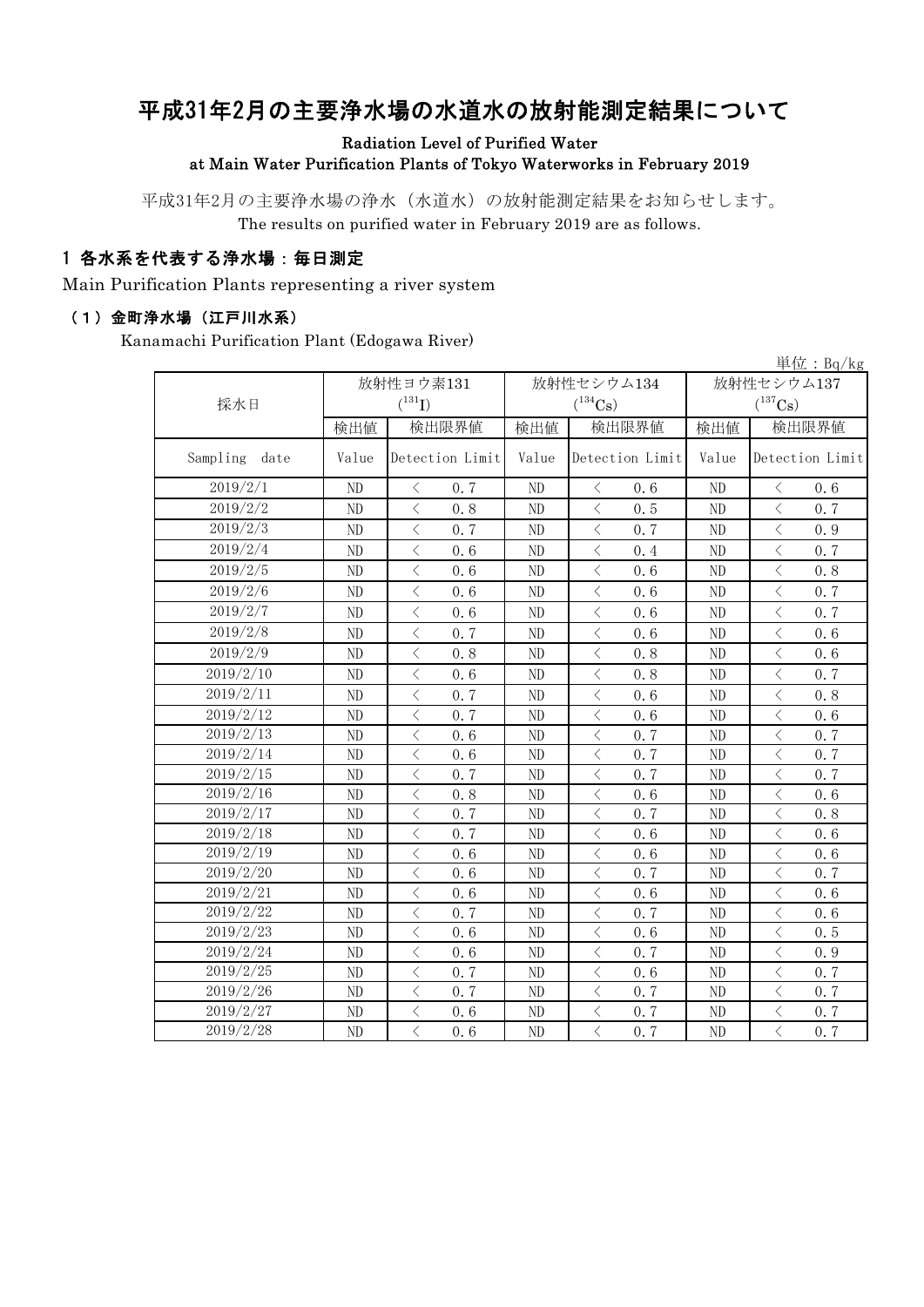## (2)朝霞浄水場 (荒川水系)

Asaka Purification Plant (Arakawa River)

| 単位: $Bq/kg$      |       |                                                 |       |                       |                |                                                  |  |  |  |
|------------------|-------|-------------------------------------------------|-------|-----------------------|----------------|--------------------------------------------------|--|--|--|
|                  |       | 放射性ヨウ素131                                       |       | 放射性セシウム134            | 放射性セシウム137     |                                                  |  |  |  |
| 採水日              |       | $(^{131}I)$                                     |       | $(^{134}Cs)$          |                | $(^{137}\mathrm{Cs})$                            |  |  |  |
|                  | 検出値   | 検出限界値                                           | 検出値   | 検出限界値                 | 検出値            | 検出限界値                                            |  |  |  |
| Sampling<br>date | Value | Detection Limit                                 | Value | Detection Limit       | Value          | Detection Limit                                  |  |  |  |
| 2019/2/1         | ND    | $\langle$<br>0.7                                | ND    | $\langle$<br>0.7      | N <sub>D</sub> | 0.6<br>$\langle$                                 |  |  |  |
| 2019/2/2         | ND    | $\langle$<br>0.7                                | ND    | $\langle$<br>0.7      | N <sub>D</sub> | $\langle$<br>0.7                                 |  |  |  |
| 2019/2/3         | ND    | $\langle$<br>0.6                                | ND    | $\langle$<br>0.8      | N <sub>D</sub> | $\langle$<br>0.8                                 |  |  |  |
| 2019/2/4         | ND    | $\overline{\left\langle \right\rangle }$<br>0.7 | ND    | $\,<\,$<br>0.7        | N <sub>D</sub> | $\langle$<br>0.6                                 |  |  |  |
| 2019/2/5         | ND    | $\lt$<br>0.6                                    | ND    | $\,$ $\,$ $\,$<br>0.9 | N <sub>D</sub> | $\langle$<br>0.9                                 |  |  |  |
| 2019/2/6         | ND    | $\langle$<br>0.7                                | ND    | $\langle$<br>0.8      | N <sub>D</sub> | $\langle$<br>0.7                                 |  |  |  |
| 2019/2/7         | ND    | $\lt$<br>0.7                                    | ND    | $\lt$<br>0.8          | N <sub>D</sub> | $\lt$<br>0.6                                     |  |  |  |
| 2019/2/8         | ND    | $\langle$<br>0.7                                | ND    | $\lt$<br>0.7          | N <sub>D</sub> | $\langle$<br>0.8                                 |  |  |  |
| 2019/2/9         | ND    | $\overline{\left\langle \right\rangle }$<br>0.8 | ND    | $\,$ $\,$ $\,$<br>0.7 | N <sub>D</sub> | $\langle$<br>0.7                                 |  |  |  |
| 2019/2/10        | ND    | $\langle$<br>0.6                                | ND    | $\langle$<br>0.7      | N <sub>D</sub> | $\langle$<br>0.7                                 |  |  |  |
| 2019/2/11        | ND    | $\overline{\left\langle \right\rangle }$<br>0.6 | ND    | $\lt$<br>0.7          | N <sub>D</sub> | $\overline{\left\langle \right\rangle }$<br>0.6  |  |  |  |
| 2019/2/12        | ND    | $\langle$<br>0.7                                | ND    | $\lt$<br>0.6          | N <sub>D</sub> | $\langle$<br>0.7                                 |  |  |  |
| 2019/2/13        | ND    | $\lt$<br>0.8                                    | ND    | $\langle$<br>0.8      | N <sub>D</sub> | $\lt$<br>0.7                                     |  |  |  |
| 2019/2/14        | ND    | $\lt$<br>0.6                                    | ND    | $\lt$<br>0.7          | N <sub>D</sub> | $\langle$<br>0.6                                 |  |  |  |
| 2019/2/15        | ND    | $\langle$<br>0.6                                | ND    | $\lt$<br>0.8          | N <sub>D</sub> | $\langle$<br>0.8                                 |  |  |  |
| 2019/2/16        | ND    | $\lt$<br>0.8                                    | ND    | $\lt$<br>0.7          | N <sub>D</sub> | $\lt$<br>0.8                                     |  |  |  |
| 2019/2/17        | ND    | $\lt$<br>0.8                                    | ND    | $\lt$<br>0.8          | N <sub>D</sub> | $\lt$<br>0.7                                     |  |  |  |
| 2019/2/18        | ND    | $\lt$<br>0.7                                    | ND    | $\langle$<br>0.6      | N <sub>D</sub> | $\lt$<br>0.7                                     |  |  |  |
| 2019/2/19        | ND    | $\lt$<br>0.7                                    | ND    | $\langle$<br>0.6      | N <sub>D</sub> | $\lt$<br>0.6                                     |  |  |  |
| 2019/2/20        | ND    | $\lt$<br>0.6                                    | ND    | $\lt$<br>0.8          | N <sub>D</sub> | $\lt$<br>0.9                                     |  |  |  |
| 2019/2/21        | ND    | $\overline{\left\langle \right\rangle }$<br>0.6 | ND    | $\langle$<br>0.8      | N <sub>D</sub> | $\overline{\left\langle \right\rangle }$<br>0, 7 |  |  |  |
| 2019/2/22        | ND    | $\langle$<br>0.7                                | ND    | $\lt$<br>0.9          | N <sub>D</sub> | $\overline{\left\langle \right\rangle }$<br>0.8  |  |  |  |
| 2019/2/23        | ND    | $\lt$<br>0.6                                    | ND    | $\lt$<br>0.6          | N <sub>D</sub> | $\langle$<br>0.8                                 |  |  |  |
| 2019/2/24        | ND    | $\langle$<br>0.7                                | ND    | $\lt$<br>0.6          | N <sub>D</sub> | $\langle$<br>0.7                                 |  |  |  |
| 2019/2/25        | ND    | $\lt$<br>0.6                                    | ND    | $\langle$<br>0.6      | N <sub>D</sub> | 0.7<br>$\lt$                                     |  |  |  |
| 2019/2/26        | ND    | $\langle$<br>0.6                                | ND    | $\langle$<br>0.7      | N <sub>D</sub> | $\overline{\langle}$<br>0.7                      |  |  |  |
| 2019/2/27        | ND    | $\langle$<br>0.6                                | ND    | $\lt$<br>0.7          | N <sub>D</sub> | $\overline{\left\langle \right\rangle }$<br>0.6  |  |  |  |
| 2019/2/28        | ND    | $\langle$<br>0.7                                | ND    | $\langle$<br>0.7      | N <sub>D</sub> | $\overline{\langle}$<br>0.7                      |  |  |  |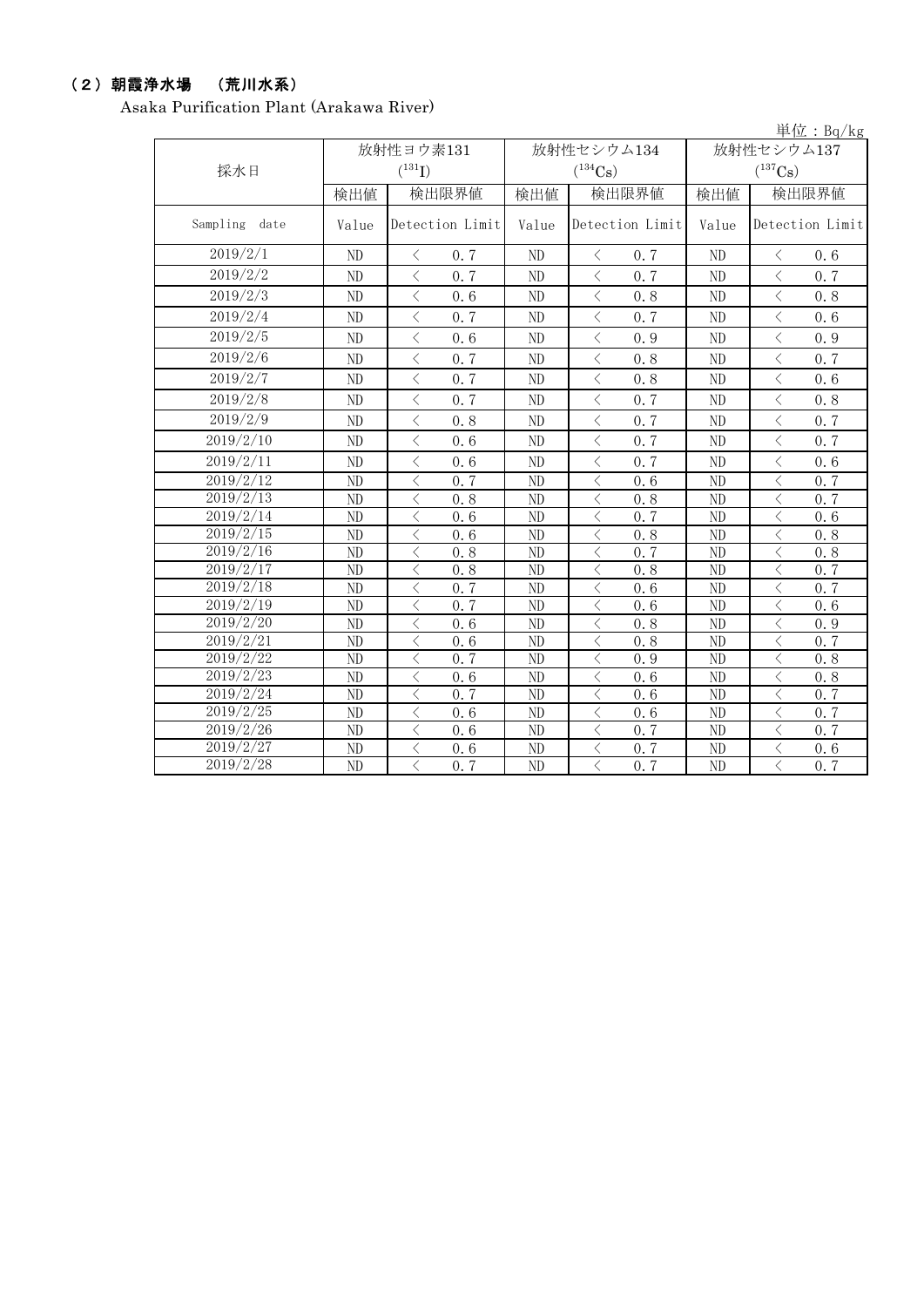## (3)小作浄水場 (多摩川水系)

Ozaku Purification Plant (Tamagawa River)

|                  |                |                                          |                |                       |                       | 単位: Bq/kg                                       |  |
|------------------|----------------|------------------------------------------|----------------|-----------------------|-----------------------|-------------------------------------------------|--|
|                  |                | 放射性ヨウ素131                                |                | 放射性セシウム134            | 放射性セシウム137            |                                                 |  |
| 採水日              |                | $(^{131}I)$                              |                | $(^{134}\mathrm{Cs})$ | $(^{137}\mathrm{Cs})$ |                                                 |  |
|                  | 検出値            | 検出限界値                                    | 検出値            | 検出限界値                 | 検出値                   | 検出限界値                                           |  |
| Sampling<br>date | Value          | Detection Limit                          | Value          | Detection Limit       | Value                 | Detection Limit                                 |  |
| 2019/2/1         | N <sub>D</sub> | 0, 8<br>$\langle$                        | ND             | 0.7<br>$\langle$      | N <sub>D</sub>        | $\lt$<br>0.7                                    |  |
| 2019/2/2         | ND             | $\langle$<br>0.7                         | N <sub>D</sub> | $\langle$<br>0.7      | ND                    | $\langle$<br>0.6                                |  |
| 2019/2/3         | ND             | $\langle$<br>0.8                         | N <sub>D</sub> | $\langle$<br>0.6      | N <sub>D</sub>        | $\langle$<br>0.6                                |  |
| 2019/2/4         | ND             | $\langle$<br>0.7                         | ND             | $\langle$<br>0.8      | N <sub>D</sub>        | $\langle$<br>0.8                                |  |
| 2019/2/5         | N <sub>D</sub> | $\langle$<br>0.7                         | N <sub>D</sub> | $\langle$<br>0.8      | ND                    | $\overline{\left\langle \right\rangle }$<br>0.6 |  |
| 2019/2/6         | ND             | $\langle$<br>0.6                         | ND             | $\lt$<br>0.7          | ND                    | $\langle$<br>0.6                                |  |
| 2019/2/7         | ND             | $\langle$<br>0.7                         | ND             | $\langle$<br>0.6      | ND                    | $\langle$<br>0.7                                |  |
| 2019/2/8         | ND             | $\langle$<br>0.7                         | N <sub>D</sub> | $\langle$<br>0.7      | ND                    | $\lt$<br>0.8                                    |  |
| 2019/2/9         | ND             | $\langle$<br>0.7                         | ND             | $\langle$<br>0.6      | ND                    | $\langle$<br>0.5                                |  |
| 2019/2/10        | ND             | $\langle$<br>0.7                         | N <sub>D</sub> | $\langle$<br>0, 6     | ND                    | $\lt$<br>0.7                                    |  |
| 2019/2/11        | ND             | $\langle$<br>0, 6                        | ND             | $\langle$<br>0.7      | ND                    | $\lt$<br>0.6                                    |  |
| 2019/2/12        | ND             | $\langle$<br>0.7                         | ND             | $\langle$<br>0.7      | ND                    | $\lt$<br>0.6                                    |  |
| 2019/2/13        | ND             | $\langle$<br>0.6                         | ND             | 0.7<br>$\langle$      | ND                    | $\langle$<br>0.9                                |  |
| 2019/2/14        | ND             | $\langle$<br>0.7                         | ND             | $\langle$<br>0.7      | ND                    | $\lt$<br>0.5                                    |  |
| 2019/2/15        | ND             | $\langle$<br>0.6                         | ND             | $\langle$<br>0.7      | ND                    | $\langle$<br>0.7                                |  |
| 2019/2/16        | ND             | $\langle$<br>0.8                         | ND             | $\langle$<br>0.7      | ND                    | $\lt$<br>0.7                                    |  |
| 2019/2/17        | ND             | $\langle$<br>0.7                         | ND             | $\lt$<br>0.6          | ND                    | $\lt$<br>0.7                                    |  |
| 2019/2/18        | ND             | $\lt$<br>0.7                             | ND             | $\langle$<br>0.6      | ND                    | $\overline{\left\langle \right\rangle }$<br>0.5 |  |
| 2019/2/19        | ND             | $\lt$<br>0.6                             | ND             | $\lt$<br>0.4          | ND                    | $\lt$<br>0.6                                    |  |
| 2019/2/20        | ND             | $\langle$<br>0.7                         | N <sub>D</sub> | $\lt$<br>0.8          | ND                    | $\lt$<br>0.7                                    |  |
| 2019/2/21        | ND             | $\langle$<br>0.6                         | ND             | $\lt$<br>0.7          | ND                    | $\lt$<br>0.8                                    |  |
| 2019/2/22        | ND             | $\langle$<br>0.6                         | ND             | $\lt$<br>0.7          | ND                    | $\lt$<br>0.8                                    |  |
| 2019/2/23        | ND             | $\langle$<br>0.7                         | ND             | $\lt$<br>0.9          | ND                    | $\lt$<br>0.6                                    |  |
| 2019/2/24        | ND             | $\langle$<br>0.8                         | N <sub>D</sub> | $\lt$<br>0.7          | ND                    | $\lt$<br>0.8                                    |  |
| 2019/2/25        | ND             | $\langle$<br>0.6                         | ND             | $\langle$<br>0.7      | ND                    | $\lt$<br>0.7                                    |  |
| 2019/2/26        | ND             | $\langle$<br>0.6                         | N <sub>D</sub> | $\langle$<br>0.8      | N <sub>D</sub>        | $\lt$<br>0.6                                    |  |
| 2019/2/27        | ND             | $\langle$<br>0.6                         | ND             | $\langle$<br>0.6      | ND                    | $\lt$<br>0.8                                    |  |
| 2019/2/28        | N <sub>D</sub> | $\overline{\langle}$<br>$0.\overline{7}$ | ND             | $\langle$<br>0.6      | ND                    | $\langle$<br>$0.\overline{7}$                   |  |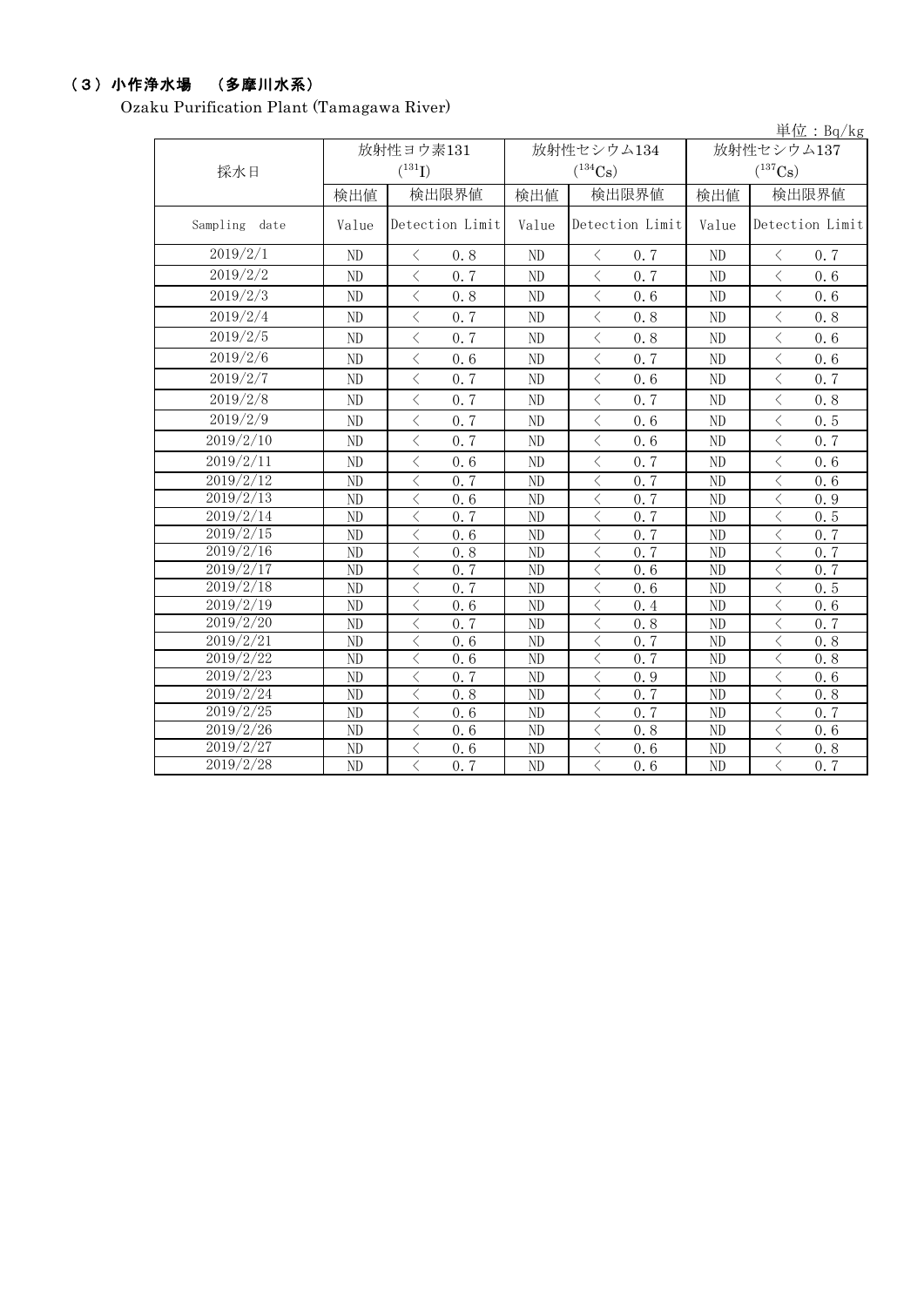## (4)東村山浄水場 (多摩川・荒川水系)

Higashi-murayama Purification Plant (Tamagawa・Arakawa River)

|                  |                 |                                                 |                 |                                                                                                                                                                                     |                 | 単位: $Bq/kg$                                     |  |
|------------------|-----------------|-------------------------------------------------|-----------------|-------------------------------------------------------------------------------------------------------------------------------------------------------------------------------------|-----------------|-------------------------------------------------|--|
|                  | 放射性ヨウ素131       |                                                 |                 | 放射性セシウム134                                                                                                                                                                          | 放射性セシウム137      |                                                 |  |
| 採水日              |                 | $(^{131}I)$                                     |                 | $(^{134}\mathrm{Cs})$                                                                                                                                                               |                 | $(^{137}\mathrm{Cs})$                           |  |
|                  | 検出値             | 検出限界値                                           | 検出値             | 検出限界値                                                                                                                                                                               | 検出値             | 検出限界値                                           |  |
| Sampling<br>date | Value           | Detection Limit                                 | Value           | Detection Limit                                                                                                                                                                     | Value           | Detection Limit                                 |  |
| 2019/2/1         | ND              | $\lt$<br>0.8                                    | N <sub>D</sub>  | $\langle$<br>0.7                                                                                                                                                                    | N <sub>D</sub>  | $\, \zeta \,$<br>0.8                            |  |
| 2019/2/2         | ND              | $\overline{\left\langle \right\rangle }$<br>0.8 | ND              | $\langle$<br>0, 6                                                                                                                                                                   | ND              | $\overline{\left\langle \right\rangle }$<br>0.7 |  |
| 2019/2/3         | ND              | $\langle$<br>0.7                                | ND              | $\,<\,$<br>0.9                                                                                                                                                                      | ND              | $\overline{\left\langle \right\rangle }$<br>0.6 |  |
| 2019/2/4         | ND              | $\langle$<br>0.6                                | ND              | $\hspace{0.1mm} <$<br>0.6                                                                                                                                                           | ND              | $\langle$<br>0.7                                |  |
| 2019/2/5         | ND              | $\langle$<br>0.7                                | ND              | $\langle$<br>0.7                                                                                                                                                                    | ND              | $\langle$<br>0.6                                |  |
| 2019/2/6         | $\rm ND$        | $\overline{\left\langle \right\rangle }$<br>0.7 | ND              | $\, <\,$<br>0.6                                                                                                                                                                     | $\rm ND$        | $\,$ $\,$ $\,$<br>0.6                           |  |
| 2019/2/7         | ND              | $\overline{\left\langle \right\rangle }$<br>0.6 | ND              | $\overline{\left\langle \right\rangle }$<br>0.6                                                                                                                                     | $\rm ND$        | $\overline{\left\langle \right\rangle }$<br>0.7 |  |
| 2019/2/8         | ND              | $\,<\,$<br>0.7                                  | ND              | $\lt$<br>0.9                                                                                                                                                                        | ND              | $\lt$<br>0.8                                    |  |
| 2019/2/9         | ND              | $\langle$<br>0.8                                | ND              | $\,$ $\,$ $\,$<br>0.8                                                                                                                                                               | $\rm ND$        | $\lt$<br>0.7                                    |  |
| 2019/2/10        | ND              | $\langle$<br>0.7                                | ND              | $\langle$<br>0.6                                                                                                                                                                    | ND              | $\overline{\left\langle \right\rangle }$<br>0.8 |  |
| 2019/2/11        | ${\rm ND}$      | $\overline{\left\langle \right\rangle }$<br>0.7 | ND              | $\,<\,$<br>0.8                                                                                                                                                                      | ND              | $\langle$<br>0.7                                |  |
| 2019/2/12        | ND              | $\lt$<br>0.6                                    | ND              | $\,$ $\,$ $\,$<br>0.6                                                                                                                                                               | ND              | $\langle$<br>0.7                                |  |
| 2019/2/13        | ${\rm ND}$      | $\,$ $\,$<br>0.7                                | ${\rm ND}$      | 0.7<br>$\lt$                                                                                                                                                                        | $\rm ND$        | $\langle$<br>0.7                                |  |
| 2019/2/14        | ND              | $\langle$<br>0.7                                | ND              | $\,<\,$<br>0.7                                                                                                                                                                      | ND              | $\langle$<br>0.8                                |  |
| 2019/2/15        | ND              | $\langle$<br>0.6                                | ND              | $\langle$<br>0.6                                                                                                                                                                    | ND              | $\langle$<br>0.5                                |  |
| 2019/2/16        | ND              | $\,$ $\,$ $\,$<br>0.8                           | ND              | $\lt$<br>0.7                                                                                                                                                                        | ${\rm ND}$      | $\langle$<br>0.7                                |  |
| 2019/2/17        | $\overline{ND}$ | $\overline{\langle}$<br>0.8                     | $\overline{ND}$ | $\overline{\langle}$<br>0.7                                                                                                                                                         | $\overline{ND}$ | $\overline{\langle}$<br>0.7                     |  |
| 2019/2/18        | ND              | $\langle$<br>0.6                                | ND              | $\langle$<br>0.6                                                                                                                                                                    | ND              | $\langle$<br>0.7                                |  |
| 2019/2/19        | ND              | $\langle$<br>0.6                                | ND              | $\,<\,$<br>0.8                                                                                                                                                                      | N <sub>D</sub>  | $\langle$<br>0.7                                |  |
| 2019/2/20        | $\rm ND$        | $\langle$<br>0.8                                | ND              | 0.8<br>$\langle$                                                                                                                                                                    | $\rm ND$        | $\overline{\left\langle \right\rangle }$<br>0.6 |  |
| 2019/2/21        | ND              | $\overline{\left\langle \right\rangle }$<br>0.6 | ND              | $\,$ $\,$ $\,$<br>0.6                                                                                                                                                               | $\rm ND$        | $\overline{\left\langle \right\rangle }$<br>0.6 |  |
| 2019/2/22        | ND              | $\overline{\left\langle \right\rangle }$<br>0.7 | ND              | $\langle$<br>0.7                                                                                                                                                                    | ND              | $\overline{\left\langle \right\rangle }$<br>0.7 |  |
| 2019/2/23        | ND              | $\langle$<br>0.8                                | ND              | $\lt$<br>0.6                                                                                                                                                                        | ND              | $\lt$<br>0.8                                    |  |
| 2019/2/24        | ND              | $\overline{\left\langle \right\rangle }$<br>0.5 | ND              | $\langle$<br>0.6                                                                                                                                                                    | ND              | $\overline{\left\langle \right\rangle }$<br>0.6 |  |
| 2019/2/25        | ND              | $\overline{\left\langle \right\rangle }$<br>0.7 | ND              | $\overline{\left\langle \right. }% ,\left\langle \overline{\left\langle \right. }% ,\left\langle \overline{\left\langle \right. }\right\rangle \right\rangle \left. \right.$<br>0.6 | ND              | $\overline{\left\langle \right\rangle }$<br>0.6 |  |
| 2019/2/26        | ND              | $\langle$<br>0.7                                | ND              | $\hspace{0.1mm} <\hspace{0.1mm}$<br>0.9                                                                                                                                             | ND              | $\langle$<br>0.6                                |  |
| 2019/2/27        | ND              | $\langle$<br>0.6                                | ND              | $\langle$<br>0.5                                                                                                                                                                    | ND              | $\lt$<br>0.6                                    |  |
| 2019/2/28        | ND              | $\overline{\left\langle \right\rangle }$<br>0.6 | ND              | $\,<\,$<br>0.7                                                                                                                                                                      | $\rm ND$        | $\,$ $\,$ $\,$<br>0.7                           |  |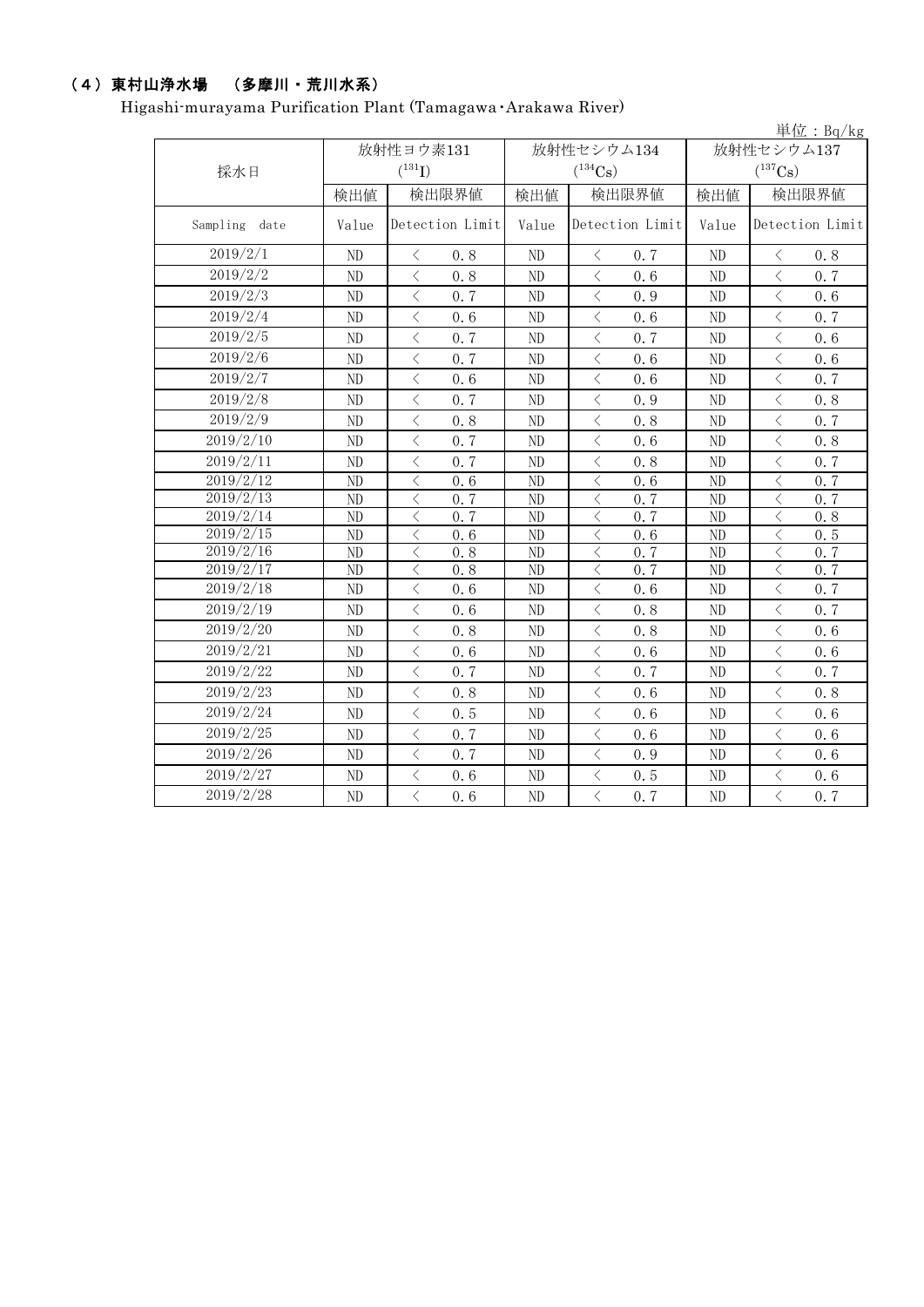## (5)長沢浄水場 (相模川水系)

Nagasawa Purification Plant (Sagamigawa River)

|                  |                |                                                 |                |                                                 |                       | 単位: $Bq/kg$                                     |  |
|------------------|----------------|-------------------------------------------------|----------------|-------------------------------------------------|-----------------------|-------------------------------------------------|--|
|                  |                | 放射性ヨウ素131                                       |                | 放射性セシウム134                                      | 放射性セシウム137            |                                                 |  |
| 採水日              |                | $(^{131}I)$                                     |                | $(^{134}\mathrm{Cs})$                           | $(^{137}\mathrm{Cs})$ |                                                 |  |
|                  | 検出値            | 検出限界値                                           | 検出値            | 検出限界値                                           | 検出値                   | 検出限界値                                           |  |
| Sampling<br>date | Value          | Detection Limit                                 | Value          | Detection Limit                                 | Value                 | Detection Limit                                 |  |
| 2019/2/1         | ND             | $\lt$<br>0.8                                    | ND             | $\langle$<br>0.8                                | $\rm ND$              | 0.7<br>$\langle$                                |  |
| 2019/2/2         | ND             | $\langle$<br>0.8                                | ND             | $\langle$<br>0.6                                | ND                    | $\lt$<br>0.7                                    |  |
| 2019/2/3         | ND             | $\overline{\left\langle \right\rangle }$<br>0.8 | ND             | $\langle$<br>0.8                                | N <sub>D</sub>        | $\langle$<br>0.7                                |  |
| 2019/2/4         | ND             | $\overline{\left\langle \right\rangle }$<br>0.7 | ND             | $\overline{\left\langle \right\rangle }$<br>0.7 | ND                    | $\langle$<br>0.8                                |  |
| 2019/2/5         | ND             | $\langle$<br>0.6                                | ND             | $\langle$<br>0.6                                | ND                    | $\lt$<br>0.7                                    |  |
| 2019/2/6         | ND             | $\langle$<br>0.7                                | ND             | $\langle$<br>0.8                                | N <sub>D</sub>        | $\overline{\left\langle \right\rangle }$<br>0.6 |  |
| 2019/2/7         | ND             | $\langle$<br>0.7                                | ND             | $\langle$<br>0.8                                | ND                    | $\overline{\left\langle \right\rangle }$<br>0.9 |  |
| 2019/2/8         | ND             | $\langle$<br>0.6                                | ND             | $\langle$<br>0.6                                | ND                    | $\lt$<br>0.7                                    |  |
| 2019/2/9         | ND             | $\langle$<br>0.9                                | ND             | $\lt$<br>0.8                                    | N <sub>D</sub>        | $\langle$<br>0.9                                |  |
| 2019/2/10        | ND             | $\langle$<br>0.7                                | ND             | $\overline{\left\langle \right\rangle }$<br>0.6 | ND                    | $\overline{\left\langle \right\rangle }$<br>0.6 |  |
| 2019/2/11        | N <sub>D</sub> | $\langle$<br>0.7                                | ND             | $\langle$<br>0.8                                | ND                    | $\langle$<br>0.7                                |  |
| 2019/2/12        | ND             | $\langle$<br>0.6                                | ND             | $\langle$<br>0.7                                | ND                    | $\lt$<br>0.7                                    |  |
| 2019/2/13        | ND             | $\langle$<br>0.6                                | ND             | $\lt$<br>0.6                                    | ND                    | $\langle$<br>0.7                                |  |
| 2019/2/14        | ND             | $\langle$<br>0, 7                               | ND             | $\lt$<br>0.5                                    | ND                    | $\langle$<br>0.9                                |  |
| 2019/2/15        | ND             | $\lt$<br>0.7                                    | ND             | $\lt$<br>0.7                                    | ND                    | $\lt$<br>0.5                                    |  |
| 2019/2/16        | ND             | $\lt$<br>0.8                                    | ND             | $\langle$<br>0.7                                | ND                    | $\langle$<br>0.8                                |  |
| 2019/2/17        | ND             | $\langle$<br>0.8                                | ND             | $\langle$<br>0.6                                | ND                    | $\langle$<br>0.8                                |  |
| 2019/2/18        | ND             | $\lt$<br>0.8                                    | ND             | $\lt$<br>0.7                                    | N <sub>D</sub>        | $\lt$<br>0.9                                    |  |
| 2019/2/19        | ND             | $\langle$<br>0.6                                | ND             | $\langle$<br>0.6                                | ND                    | $\lt$<br>0.5                                    |  |
| 2019/2/20        | ND             | $\langle$<br>0.7                                | ND             | $\lt$<br>0.7                                    | ND                    | $\langle$<br>0.7                                |  |
| 2019/2/21        | ND             | $\langle$<br>0.7                                | N <sub>D</sub> | $\lt$<br>0.6                                    | N <sub>D</sub>        | $\langle$<br>0.7                                |  |
| 2019/2/22        | ND             | $\langle$<br>0.6                                | ND             | $\lt$<br>0.6                                    | ND                    | $\langle$<br>0.7                                |  |
| 2019/2/23        | ND             | $\langle$<br>0.8                                | ND             | $\lt$<br>0.8                                    | ND                    | $\langle$<br>0.8                                |  |
| 2019/2/24        | ND             | $\langle$<br>0.7                                | ND             | $\,<\,$<br>0.8                                  | ND                    | $\langle$<br>0.8                                |  |
| 2019/2/25        | ND             | $\lt$<br>0.8                                    | ND             | $\lt$<br>0.6                                    | ND                    | $\langle$<br>0.7                                |  |
| 2019/2/26        | ND             | $\overline{\langle}$<br>0.8                     | ND             | $\overline{\langle}$<br>0.8                     | ND                    | $\overline{\langle}$<br>0.8                     |  |
| 2019/2/27        | ND             | $\lt$<br>0.7                                    | ND             | $\lt$<br>0.7                                    | ND                    | $\langle$<br>0.6                                |  |
| 2019/2/28        | N <sub>D</sub> | $\overline{\langle}$<br>0.6                     | ND             | $\overline{\langle}$<br>0.6                     | N <sub>D</sub>        | $\overline{\langle}$<br>0.8                     |  |